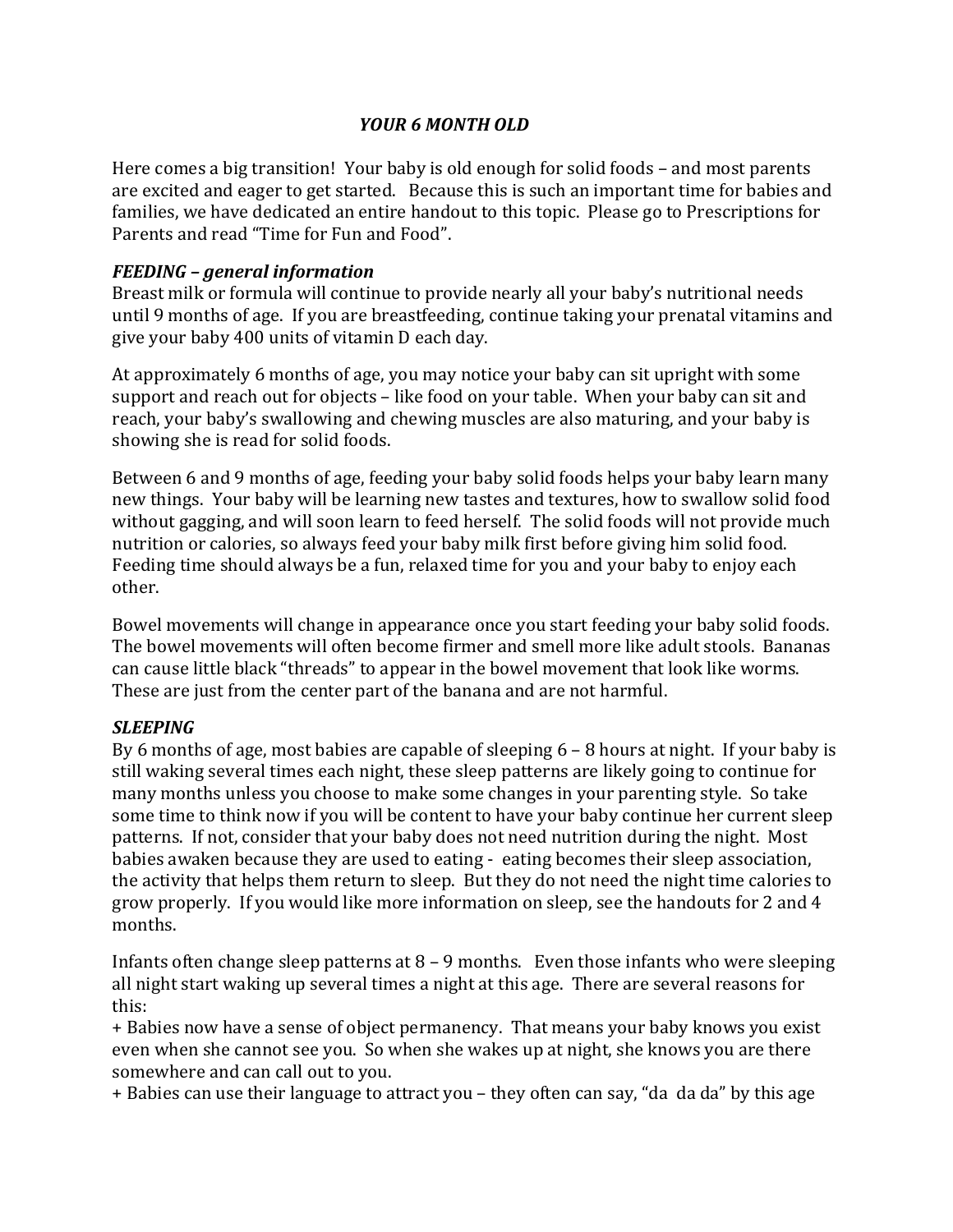+ Babies are learning so many new things and whenever children are going through a rapid phase of development, they may have sleep difficulties. Babies at 9 months are often pulling themselves to stand, and, if sleeping in a crib, may not be able to put themselves back down to return to sleep.

To help your baby through this time, you probably don't want to start any new unnecessary habits. Don't misinterpret your baby's fussing. He is probably not hungry and does not need to nurse or have a bottle. Just speak softly to him and reassure him that you are there – but remind him that it is time to go to sleep and lay him back down.

# *DEVELOPMENT*

# *Muscles*

Your baby will soon be on the move! She will begin using her legs to propel herself forward when she is on her tummy – by scooting at first and then by crawling. (Some children will skip the crawling stage and go straight to pulling themselves to a standing position. Skipping the crawling stage does not mean the child will have developmental concerns later on.)

# *Language*

Babies begin using consonants between 6 and 8 months, so you will probably hear some "ga ga" or "ba ba" sounds as they are the easiest to make. "Ma" is a more difficult sound for a baby to make and so may come later than "da da". (So mothers should not take this personally or be offended if baby says "dada" before "mama".) If you are interested, this is a good time for you to start using sign language. By 9 months, babies will definitely understand some of what you are saying to them.

# *Social and cognitive*

Stranger awareness may occur if it hasn't already developed. Your baby knows you and recognizes those people who are different.

# *SAFETY*

Your baby is going to become more active and will soon begin to scoot or crawl around your home. Start looking around your now to correct the possible areas where your baby could be hurt. This is often called "baby proofing", and it is a very important way to help keep your baby safe.

Parents often say their baby is never out of their sight, so they don't need to change things in their home to make it safer. You may think that is true now, but it won't be long before your baby will be able to entertain herself and you will run quickly to the bathroom while she is playing in the living room. That is just when accidents can happen. Please take the time now to assure your child's safety! (This is not meant to be a comprehensive list, but should give you some ideas to help you start.)

# *Bathroom*

The bathroom can be a dangerous place for babies and toddlers. They can slip on wet floors and hurt their heads. They may reach into the bathtub and turn on hot water and burn themselves. They can play in the water of the toilet bowl and may fall in, unable to get back out. Even after you do what you can to make the bathroom safer, it is probably best to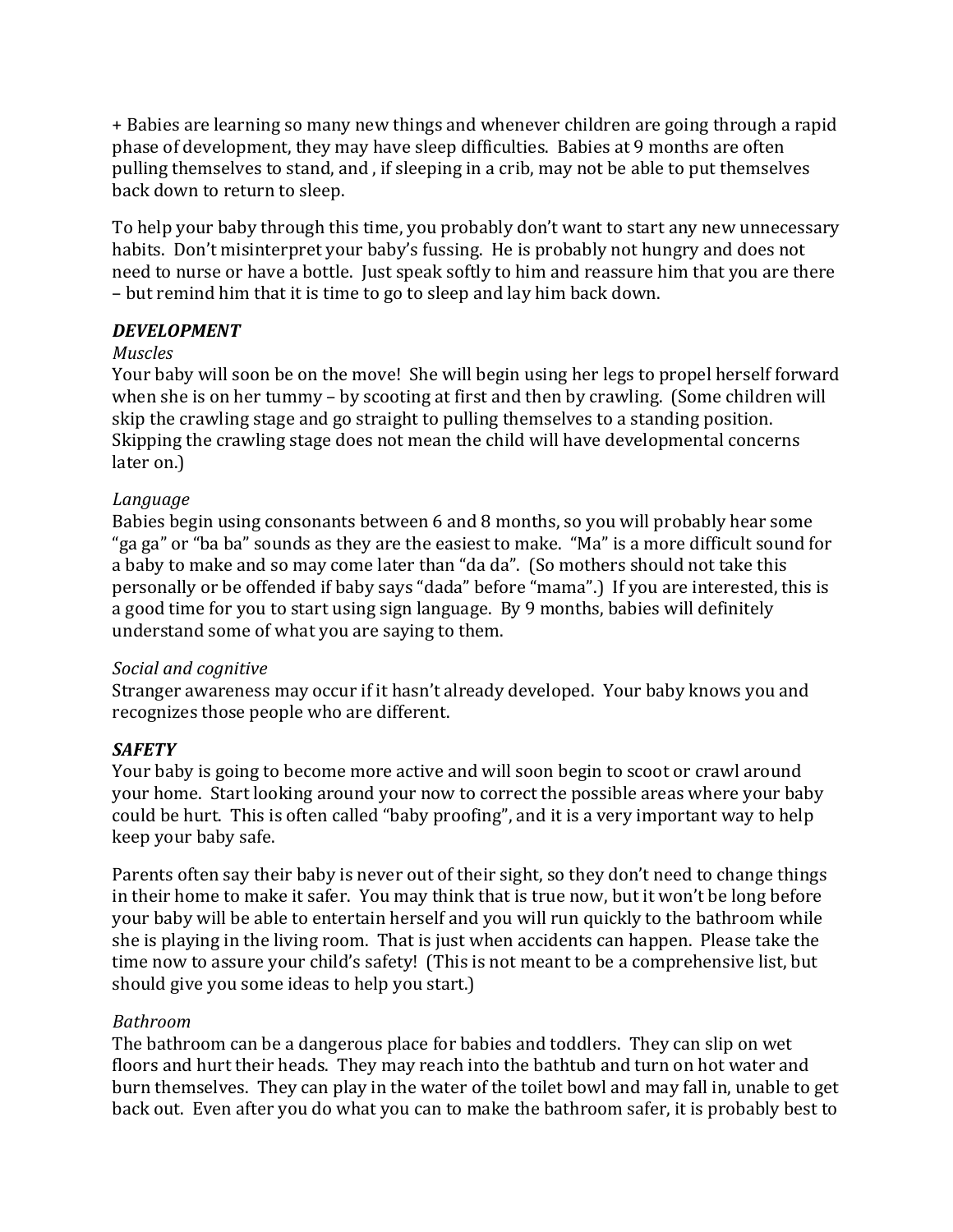keep the door closed so your baby can only be in there when you are there, too. +Look underneath the sink and take out all the soaps, detergents, cleansers. You can use the cupboard space for safer items such as toilet paper, paper towels, facial tissues. If your child does get into these items, he may make a mess but won't ingest dangerous chemicals. +Turn down the water temperature in your home if you are able to do so. Place special covers on the handles so your baby cannot turn on the hot water.

+Place a special locking device on the toilet seat

+Place toiletry items up high as many items like mouth wash can be poisonous

# *Kitchen*

+Again, remove all soaps, detergents, cleansers and place up very high (or choose products that are safer for your child and for the environment)

+Consider placing locks on most of the cabinets. But even so, toddlers are often able to break through the "child proof" locks, so what is behind the door should be safe.

+Think of where you will place your garbage as this is often dangerous with glass items that can break and cut your child

+Keep dishwasher doors locked shut – and don't leave sharp knives inside

+You may want to gate off the kitchen since hot items on the stove can spill and burn your baby

# *Bedroom*

+Remove hanging objects from crib

+Remove bumper pads if you have them since older babies can step on them to climb out of the crib

+Lower the crib mattress

+Make sure there are no items on the wall near your child's crib that she could reach as she begins to pull herself to standing

# *Electrical cords and outlets, plants and purses*

# +Cover electrical outlets

+Secure electrical cords so your baby cannot pick them up and chew on them  $+$ Avoid having cords dangling off a table – your baby can pull on them and cause the item to fall off the table

+Some plants are poisonous – so place them up high beyond your baby's reach +When friends come over, ask them to place their bags, purses, or backpacks up high so your child cannot get into anything dangerous that might be inside

# *Older children's toys*

If you have an older child, set up a "special shelf" or special place where she can keep her toys out of baby's reach. This is especially important for small toys like Legos. It can also be helpful to let your older child know that you do not expect her to share all her toys – just as you do not share everything in your home when you have company.

You can tell your older child that she is the "safety patrol officer" for your home. Give her an empty toilet roll and show her that a toy that can fit through the toilet roll is too small for the baby to have. Then, if she sees the baby with a toy that is too small, she has your